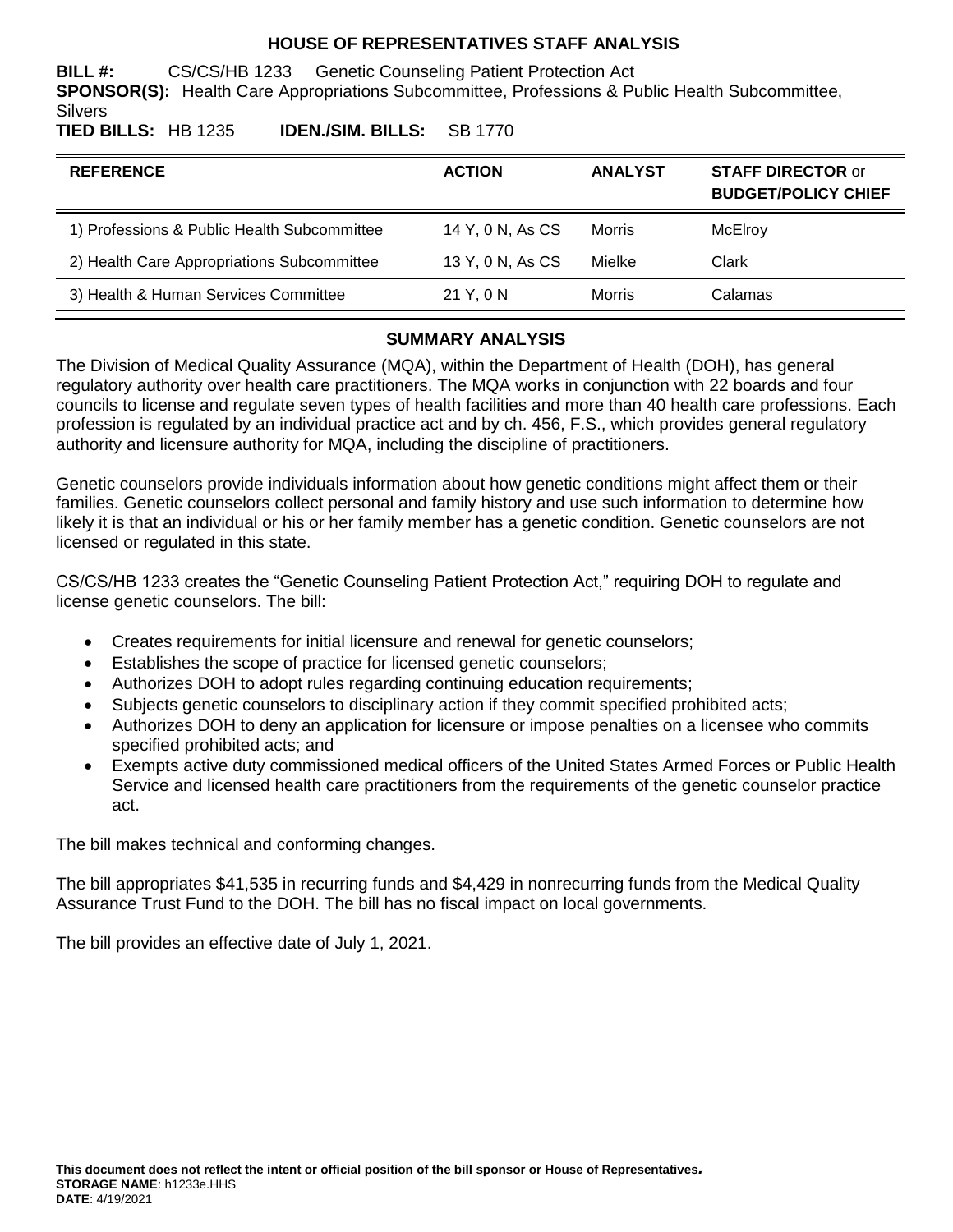### **FULL ANALYSIS**

# **I. SUBSTANTIVE ANALYSIS**

# A. EFFECT OF PROPOSED CHANGES:

# **Current Situation**

### Health Care Professional Licensure

The Division of Medical Quality Assurance (MQA), within the Department of Health (DOH), has general regulatory authority over health care practitioners. MQA works in conjunction with 22 boards and 4 councils to license and regulate 7 types of health care facilities and more than 40 health care professions.<sup>1</sup> Each profession is regulated by an individual practice act and by ch. 456, F.S., which provides general regulatory and licensure authority for MQA. MQA is statutorily responsible for the following boards and professions established within the division:<sup>2</sup>

- The Board of Acupuncture, created under ch. 457, F.S.;
- The Board of Medicine, created under ch. 458, F.S.;
- The Board of Osteopathic Medicine, created under ch. 459, F.S.;
- The Board of Chiropractic Medicine, created under ch. 460, F.S.:
- The Board of Podiatric Medicine, created under ch. 461, F.S.;
- Naturopathy, as provided under ch. 462, F.S.;
- The Board of Optometry, created under ch. 463, F.S.;
- The Board of Nursing, created under part I of ch. 464, F.S.;
- Nursing assistants, as provided under part II of ch. 464, F.S.;
- The Board of Pharmacy, created under ch. 465, F.S.;
- The Board of Dentistry, created under ch. 466, F.S.;
- Midwifery, as provided under ch. 467, F.S.;
- The Board of Speech-Language Pathology and Audiology, created under part I of ch. 468, F.S.;
- The Board of Nursing Home Administrators, created under part II of ch. 468, F.S.;
- The Board of Occupational Therapy, created under part III of ch. 468, F.S.;
- Respiratory therapy, as provided under part V of ch. 468, F.S.;
- Dietetics and nutrition practice, as provided under part X of ch. 468, F.S.;
- The Board of Athletic Training, created under part XIII of ch. 468, F.S.;
- The Board of Orthotists and Prosthetists, created under part XIV of ch. 468, F.S.;
- **Electrolysis, as provided under ch. 478, F.S.;**
- The Board of Massage Therapy, created under ch. 480, F.S.;
- The Board of Clinical Laboratory Personnel, created under part III of ch. 483, F.S.;
- Medical physicists, as provided under part IV of ch. 483, F.S.;
- The Board of Opticianry, created under part I of ch. 484, F.S.;
- The Board of Hearing Aid Specialists, created under part II of ch. 484, F.S.;
- The Board of Physical Therapy Practice, created under ch. 486, F.S.;
- The Board of Psychology, created under ch. 490, F.S.;
- School psychologists, as provided under ch. 490, F.S.;
- The Board of Clinical Social Work, Marriage and Family Therapy, and Mental Health Counseling, created under ch. 491, F.S.; and
- Emergency medical technicians and paramedics, as provided under part III of ch. 401, F.S.

# Genetic Counseling

<sup>1</sup> Florida Department of Health, Division of Medical Quality Assurance, *Annual Report and Long-Range Plan, Fiscal Year 2019-2020*, p. 6, [http://www.floridahealth.gov/licensing-and-regulation/reports-and-publications/\\_documents/2019-2020-annual-report.pdf](http://www.floridahealth.gov/licensing-and-regulation/reports-and-publications/_documents/2019-2020-annual-report.pdf) (last visited on April 16, 2021).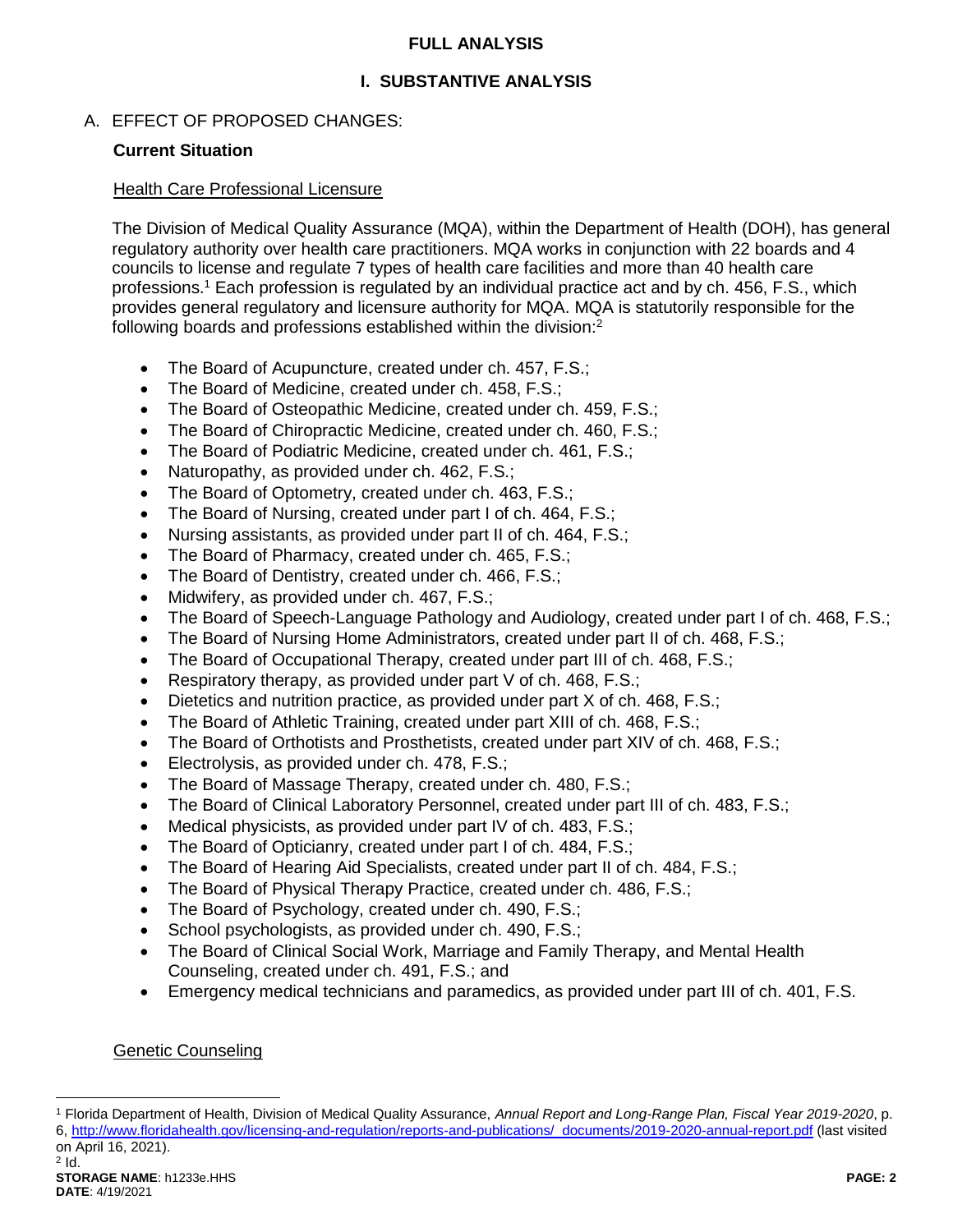Advances in genetic technology and research have increased the amount of information available to individuals and providers and increased the demand for genetic services, including genetic testing, diagnosis and interpretation of test results, and genetic counseling.<sup>3</sup> Genetic test results can help diagnose, confirm, or indicate increased risk for developing a particular condition, which genetic counseling can help explain the results and available treatment options.

Genetic counseling gives individuals information about how genetic conditions might affect them or their families. Genetic counselors collect personal and family history and use such information to determine how likely it is that an individual or his or her family member has a genetic condition. Based on such information, a genetic counselor helps an individual determine if a genetic test is suitable. Genetic counseling after genetic testing can help an individual better understand his or her test results and treatment options.<sup>4</sup>

Individuals seek genetic counseling for multiple reasons, including to:<sup>5</sup>

- <span id="page-2-1"></span> Address prenatal concerns about factors that might affect a baby during infancy, including genetic conditions and birth defects;
- Address concerns if a child is showing signs and symptoms of a genetic disorder, including abnormal newborn screening results, intellectual or developmental disabilities, or birth defects;
- <span id="page-2-0"></span> Determine if an individual is at risk of being affected by a health condition, including hereditary breast and ovarian cancer, muscular dystrophy, Huntington's disease, and sickle cell disease.

Genetic counselors who wish to become certified must pass a certification examination issued by the American Board of Genetic Counseling (ABGC). The primary qualification to sit for the certification examination is a master's degree in genetic counseling from a program accredited by the Accreditation Council for Genetic Counseling. States currently issuing a genetic counselor license require individuals to pass the ABGC certification examination.<sup>6</sup>

Genetic counselors primarily practice in hospital settings and can work in all medical specialties or practice in one specialty area, such as pediatrics, oncology, or cardiology.<sup>7</sup> They assess individuals or families with or at risk for genetic conditions and provide counseling and education on test results. Genetic counselors are not physicians; they typically work in conjunction with medical geneticists to provide genetic services.<sup>8</sup> Medical geneticists will order genetic testing and interpret the results and a genetic counselor will provide further education on the results and how they may affect an individual or their family.<sup>9</sup>

Twenty-nine states require licensure for genetic counselors.<sup>10</sup> Florida does not license or regulate genetic counselors.

<sup>3</sup> United States Government Accountability Office, Report to Congressional Committees: Genetic Services – Information on Genetic Counselor and Medical Geneticist Workforces (July 2020),<https://www.gao.gov/assets/gao-20-593.pdf> (last visited April 16, 2021). <sup>4</sup> Centers for Disease Control and Prevention, *Genetic Counseling,* [https://www.cdc.gov/genomics/gtesting/genetic\\_counseling.htm](https://www.cdc.gov/genomics/gtesting/genetic_counseling.htm) (last visited April 16, 2021).

 $^5$  Id.

<sup>6</sup> American Board of Genetic Counseling, Inc., *Certification Qualifications,* <https://www.abgc.net/becoming-certified/do-i-qualify/> (last visited April 16, 2021). Certification is valid for 5 years, after which time the genetic counselor must seek recertification. The University of South Florida has the only certified genetic counseling training program in Florida.

 $^7$  Id.

<sup>&</sup>lt;sup>8</sup> Medical geneticists are physicians who specialist in medical genetics and conduct genetic testing and provide diagnoses. <sup>9</sup> *Supra*, note [6.](#page-2-0)

**STORAGE NAME**: h1233e.HHS **PAGE: 3 DATE**: 4/19/2021 <sup>10</sup> National Society of Genetic Counselors, *States Issuing Licenses for Genetic Counselors,* [https://www.nsgc.org/Policy-Research-and-](https://www.nsgc.org/Policy-Research-and-Publications/State-Licensure-for-Genetic-Counselors/States-Issuing-Licenses)[Publications/State-Licensure-for-Genetic-Counselors/States-Issuing-Licenses](https://www.nsgc.org/Policy-Research-and-Publications/State-Licensure-for-Genetic-Counselors/States-Issuing-Licenses) (last visited April 16, 2021). States requiring licensure of generic counselors include: Alabama, Arkansas, California, Connecticut, Delaware, Georgia, Hawaii, Idaho, Illinois, Indiana, Iowa, Kentucky, Louisiana, Massachusetts, Michigan, Minnesota, Nebraska, New Hampshire, New Jersey, New Mexico, North Dakota, Ohio, Oklahoma, Pennsylvania, South Dakota, Tennessee, Utah, Virginia, and Washington.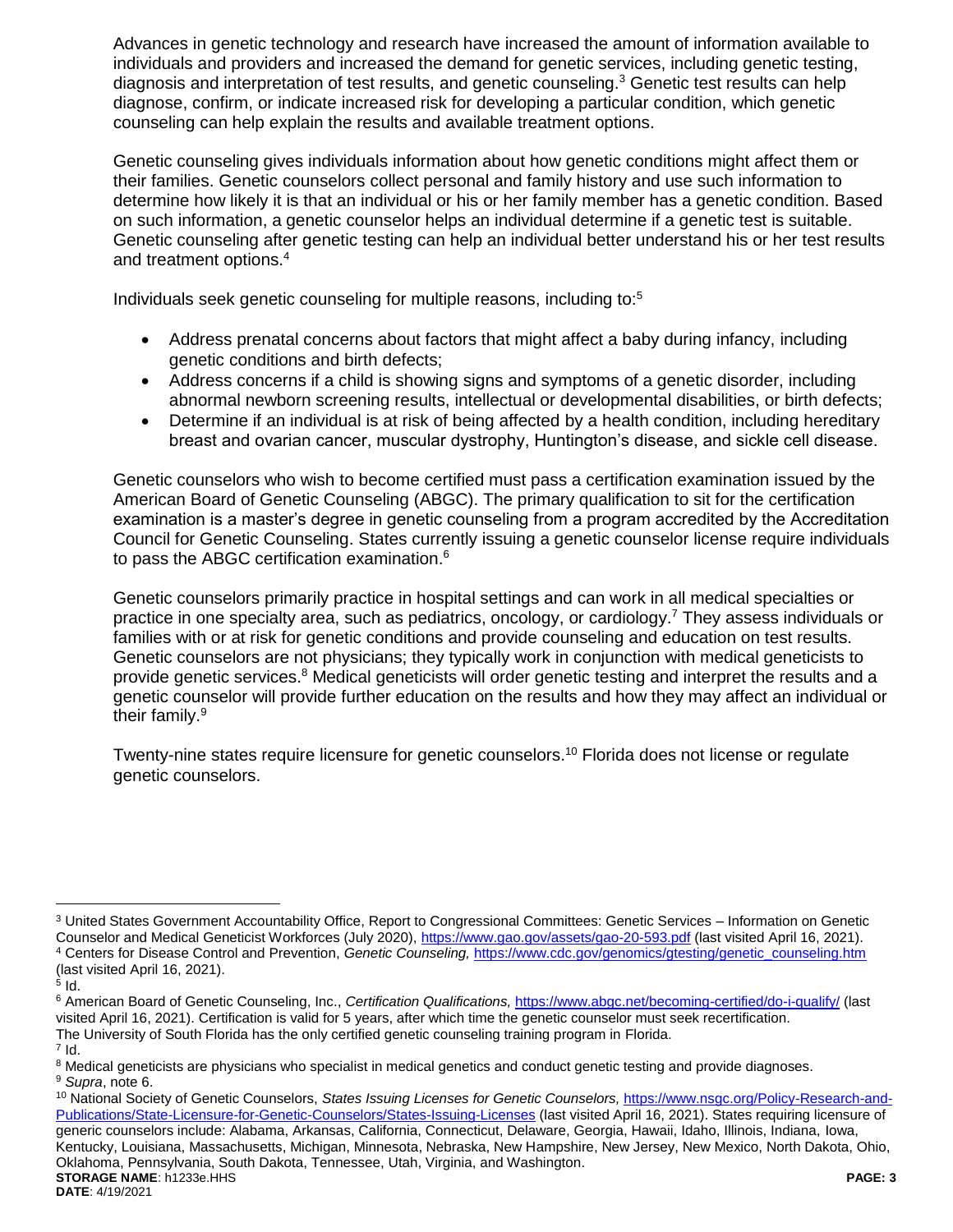# Professional Regulation and the Florida Sunrise Act

Section 456.003, F.S., specifies that health care professions be regulated only for the preservation of the health, safety, and welfare of the public under the police powers of the state. Such professions shall be regulated when:<sup>11</sup>

- Unregulated practice can harm or endanger the health, safety, and welfare of the public, and when the potential for such harm is recognizable and clearly outweighs any anticompetitive impact which may result from regulation;
- The public is not effectively protected by other means, including, but not limited to, other state statutes, local ordinances, or federal legislation; and
- Less restrictive means of regulation are not available.

Generally, a sunrise review is a formal process where a legislature scrutinizes legislation proposing to regulate an unregulated profession or occupation by requiring a cost-benefit analysis before the legislation is enacted.<sup>12</sup> The Sunrise Act requires the Legislature to consider certain factors before determining whether to regulate an unregulated profession or occupation.<sup>13</sup> Proponents of regulation must file information about the regulation's potential impacts, costs, and benefits upon request.<sup>14</sup>

Section 11.62, F.S., is Florida's sunrise review, which is called the Sunrise Act. The Sunrise Act states that regulation should not be adopted unless it is:<sup>15</sup>

- Necessary to protect the public health, safety, or welfare from significant and discernible harm or damage;
- Exercised only to the extent necessary to prevent the harm; and
- Limited so as not to unnecessarily restrict entry into the practice of the profession or adversely affect public access to the professional services.

# Sunrise Act Criteria

In determining whether to regulate a profession or occupation, the Sunrise Act requires the Legislature to consider the following:

- **Substantial Harm or Endangerment:** Whether the unregulated practice of the profession or occupation will substantially harm or endanger the public health, safety, or welfare, and whether the potential for harm is recognizable and not remote;
- **Specialized Skill or Training, and Measurability:** Whether the practice of the profession or occupation requires specialized skill or training and whether that skill or training is readily measurable or quantifiable so that examination or training requirements would reasonably assure initial and continuing professional or occupational ability;
- **Unreasonable Effect on Job Creation or Job Retention:** Whether the regulation will have an unreasonable effect on job creation or job retention in the state or will place unreasonable restrictions on the ability of individuals who seek to practice or who are practicing a given profession or occupation to find employment;
- **Effective Public Protection by Other Means:** Whether the public is or can be effectively protected by other means; and
- **Favorable Cost-effectiveness and Economic Impact: Whether** the overall cost-effectiveness and economic impact of the proposed regulation, including the indirect costs to consumers, will be favorable.

<sup>11</sup> S. 456.003, F.S.

<sup>&</sup>lt;sup>12</sup> National Conference of State Legislatures, Improving Occupational Licensing with Sunrise and Sunset Review Acts, <https://www.ncsl.org/research/labor-and-employment/improving-occupational-licensing-with-sunrise-and-sunset-reviews.aspx> (last visited April 16, 2021). <sup>13</sup> S. 11.62, F.S.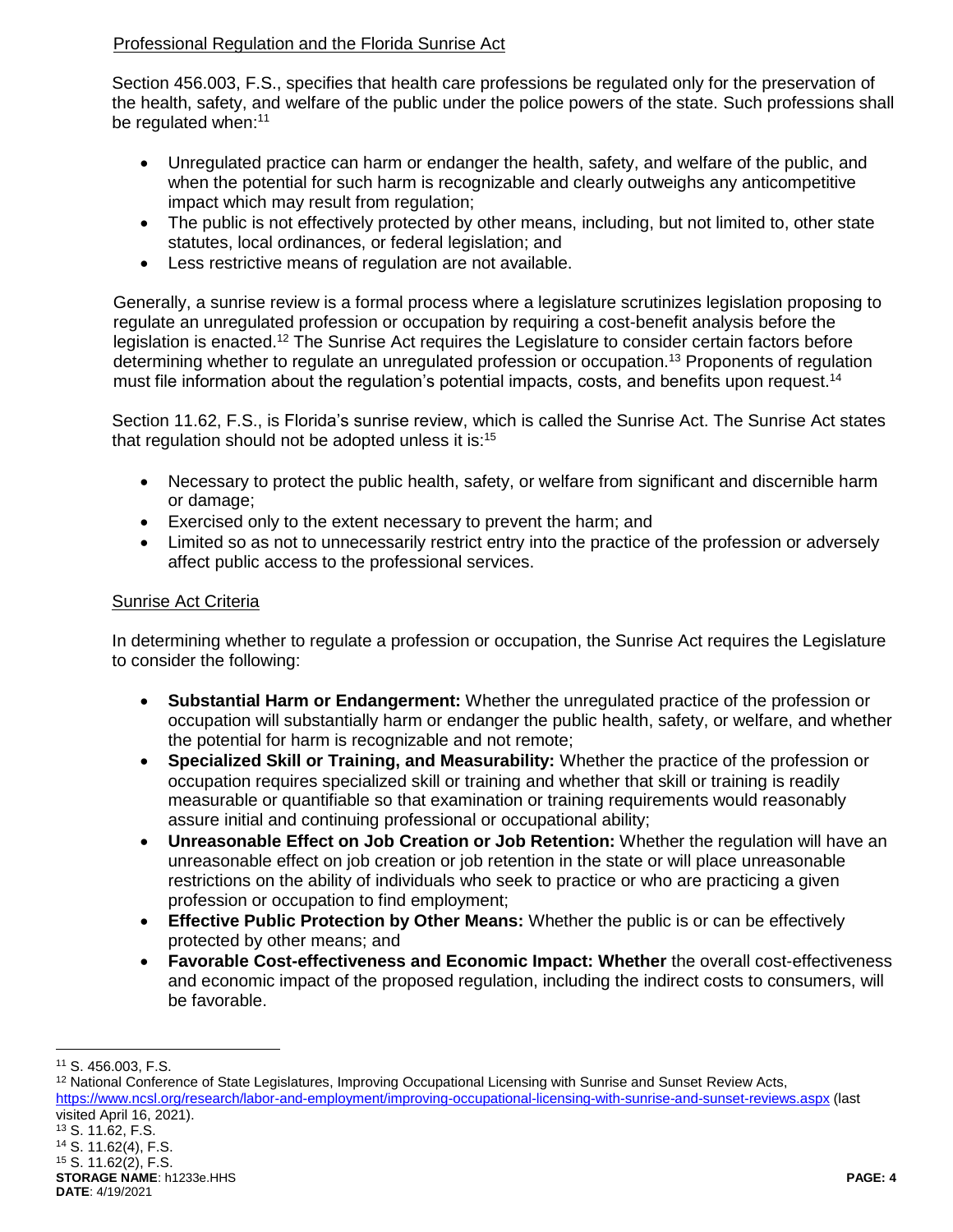# Genetic Counselor Sunrise Act Questionnaire

The Sunrise Act requires proponents of regulation to submit information documenting the need for the proposed regulation. A sunrise questionnaire was completed and submitted by the Florida Association of Genetic Counselors (FLAGC), which is a state chapter of the national organization that represents genetic counselors: the National Society of Genetic Counselors. According to the FLAGC, there are 130 ABGC-certified genetic counselors in Florida and 47 out-of-state genetic counselors who provide services to patients in Florida.<sup>16</sup> This means potentially at least 177 genetic counselors would require licensure under the bill. The FLAGC did not indicate how many genetic counselors support this legislation.

### <span id="page-4-0"></span>*Substantial Harm or Endangerment*

According to the FLAGC, the harm from inadequate genetic counseling services is well-documented in publications and patient testimonials. However, the FLAGC does not provide or cite formal studies or surveys documenting such harm. Instead, the FLAGC provides personal anecdotes, such as misdiagnosis and pregnancy terminations based on genetic testing results containing variants of uncertain significance, which may be interpreted by physicians as disease causing. The FLAGC notes that there is a lack of documented cases of harm to patients in Florida as no mechanism for lodging complaints about inappropriate genetic counseling exists.<sup>17</sup>

# *Specialized Skill or Training, and Measurability*

Genetic counseling is a specialized field in which genetic counselors are skilled in genetic risk assessment, client education, interpersonal communication, and counseling to provide services to clients and their families for diverse sets of genetic disorders.<sup>18</sup> Genetic counselors may focus their work in specialty areas, such as cardiovascular health, psychiatric health, and cancer.<sup>19</sup> ABGC certified genetic counselors have Master's degrees and extensive clinical training in counseling techniques.<sup>20</sup>

The FLAGC indicates that requiring ABGC board certification as a condition of licensure in Florida ensures potential licensees will have training in specialized fields of genetic medicine and clinical training in counseling techniques, equipping genetic counselors with the ability to respond to psychological demensions of medical issues and interpreting complex genetic testing results.<sup>21</sup> ABGC is the only entity that certifies genetic counselors. The FLAGC did not provide studies showing certified genetic counselors provide better or worse services than non-certified genetic counselors.

# *Unreasonable Effect on Job Creation or Job Retention*

According to the FLAGC, licensure of genetic counselors will not affect other professionals whose scopes of services overlap with genetic counselors. Other health care practitioners, such as physicians and nurses, will still be able to provide genetic assessment, advice, and referral. Licensure requirements would mirror the current education requirements for board-certification by the ABGC. The FLAGC estimates 98% of practicing genetic counselors in Florida are board-certified or eligibile for board certification; meaning the requirements for licensure imposed by the bill would negatively impact very few individuals currently providing genetic counseling services in this state.<sup>22</sup> However, this cannot be independently verified, as genetic counselors are not currently licensed or regulated in this state.

<sup>&</sup>lt;sup>16</sup> The Florida Association of Genetic Counselors, Sunrise Review for Proposed Licensing of Genetic Counselors.  $17$  Id.

<sup>18</sup> Emory Univeristy School of Medicine, *Geneetic Counseling Profession – What is Genetic Counseling?* 

<https://med.emory.edu/departments/human-genetics/education/genetic-counseling-training/profession/index.html> (last visited April 16, 2021).

<sup>19</sup> *Supra*, note [4.](#page-2-1) *See also* supra, note [6.](#page-2-0)

<sup>20</sup> *Supra*, note [6.](#page-2-0)

<sup>21</sup> *Supra*, note [16.](#page-4-0)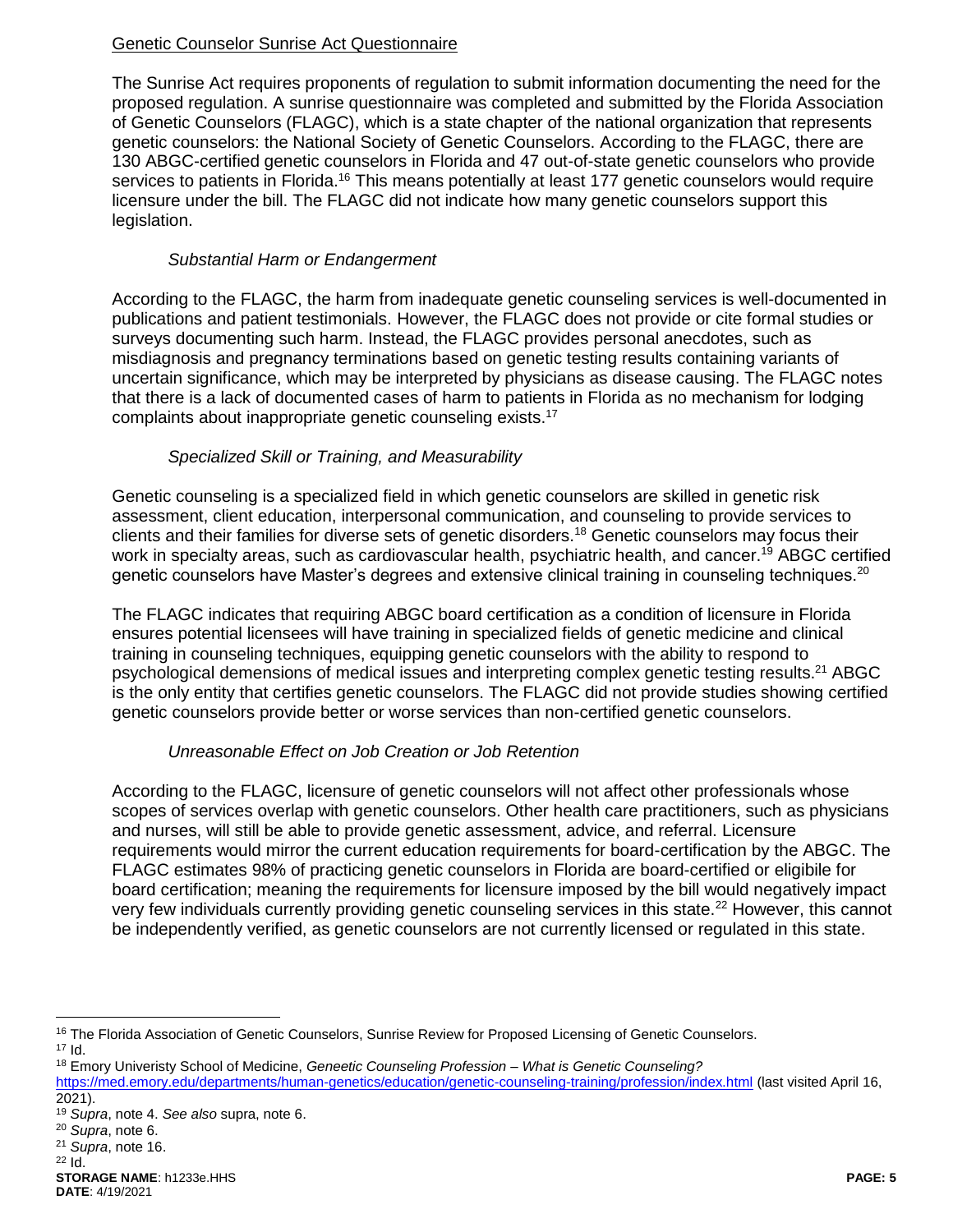The FLAGC also believes licensure will help attract and retain genetic counselors in this state by creating more training opportunities and increased competition in the field.<sup>23</sup>

### *Effective Public Protection by Other Means*

Current law does not require licensure or regulation of genetic counselors, meaning there is no regulatory authority for discipline of such individuals. The FLAGC indicates that, while registration or certification, rather than licensure, are lower cost options, neither would provide the legal framework for genetic counselors to adhere to a scope of practice, mandate continuing education, regulate and impose discipline that will better protect the public, and allow credentialing in order to fully integrate into health care systems.<sup>24</sup>

Currently, the only recourse against a genetic counselor is action against his or her board certification. However, such action will not affect a genetic counselor who is not board certified, nor affect the ability of a genetic counselor to work as board certification is not a requirement for employment as a genetic counselor.

### *Favorable Cost-effectiveness and Economic Impact*

The FLAGC asserts that the economic benefit and cost savings realized through state licensure of genetic counselors would outweigh the administrative and fiscal impact to the state. Authorizing licensure of genetic counselors would help increase the number of genetic counselors employed within the state, according to the FLAGC, which will:<sup>25</sup>

- Expand patient access to services;
- Reduce out-of-pocket costs;
- Reduce costs to health care systems; and
- Provide a positive economic benefit to the state by increasing workforce opportunities.

The FLGAC indicates patients will experience cost savings for genetic counseling services if genetic counselors are licensed. According to the FLAGC, the cost for genetic counseling services is less if such services are billed under the genetic counselor's name than if billed by a physician who provides the same services.<sup>26</sup>

The FLGAC asserts that genetic counselors are specially trained to identify the correct and most costeffective test for patients. One study shows genetic counselors save hospital systems an average of \$48,000 per month by reducing unnecessary testing when a genetic counselor reviews genetic testing orders.<sup>27</sup> Additional studies show an average cost savings of \$2000 per testing order review by a genetic counselor<sup>28</sup> and \$3 million to \$5 million cost savings per year when genetic counselors review hereditary cancer testing orders.<sup>29</sup>

The FLAGC did not provide studies proving expanded patient access to services, reduced out-ofpocket costs, and positive economic benefit to the state by increasing workforce opportunities.

#### **Effect of the Bill**

 $\overline{a}$  $^{23}$  Id.

 $24$  Id.

<sup>25</sup> Id.

<sup>26</sup> Id.

<sup>&</sup>lt;sup>27</sup> Christine E. Miller, et al, Genetics Division, ARUP Laboratories, Salt Lake City, Utah, "Genetic counselor review of genetic testing orders in a reference laboratory reduces unnecessary testing," (March 2014), available at: [https://pubmed.ncbi.nlm.nih.gov/24665052/.](https://pubmed.ncbi.nlm.nih.gov/24665052/) <sup>28</sup> Emily Wakefiled, et al, Division of Human Genetics, Cincinnati Children's Hospital Medical Center, "Reduction in Health Care Costs and Improved Appropriateness of Incoming Test Orders: the Impact of Genetic Counselor Review in an Academic Genetic Testing Laboratory," (February 2018), available at: [https://pubmed.ncbi.nlm.nih.gov/29427196/.](https://pubmed.ncbi.nlm.nih.gov/29427196/)

**STORAGE NAME**: h1233e.HHS **PAGE: 6** <sup>29</sup> Serenedy Smith, et al, Myriad Genetic Laboratories, Inc., Salt Lake City, Utah, "Optimization of quality assurance to increase clinical utility and cost effectiveness of hereditary cancer testing," (March 2017), available at: [https://pubmed.ncbi.nlm.nih.gov/29767585/.](https://pubmed.ncbi.nlm.nih.gov/29767585/)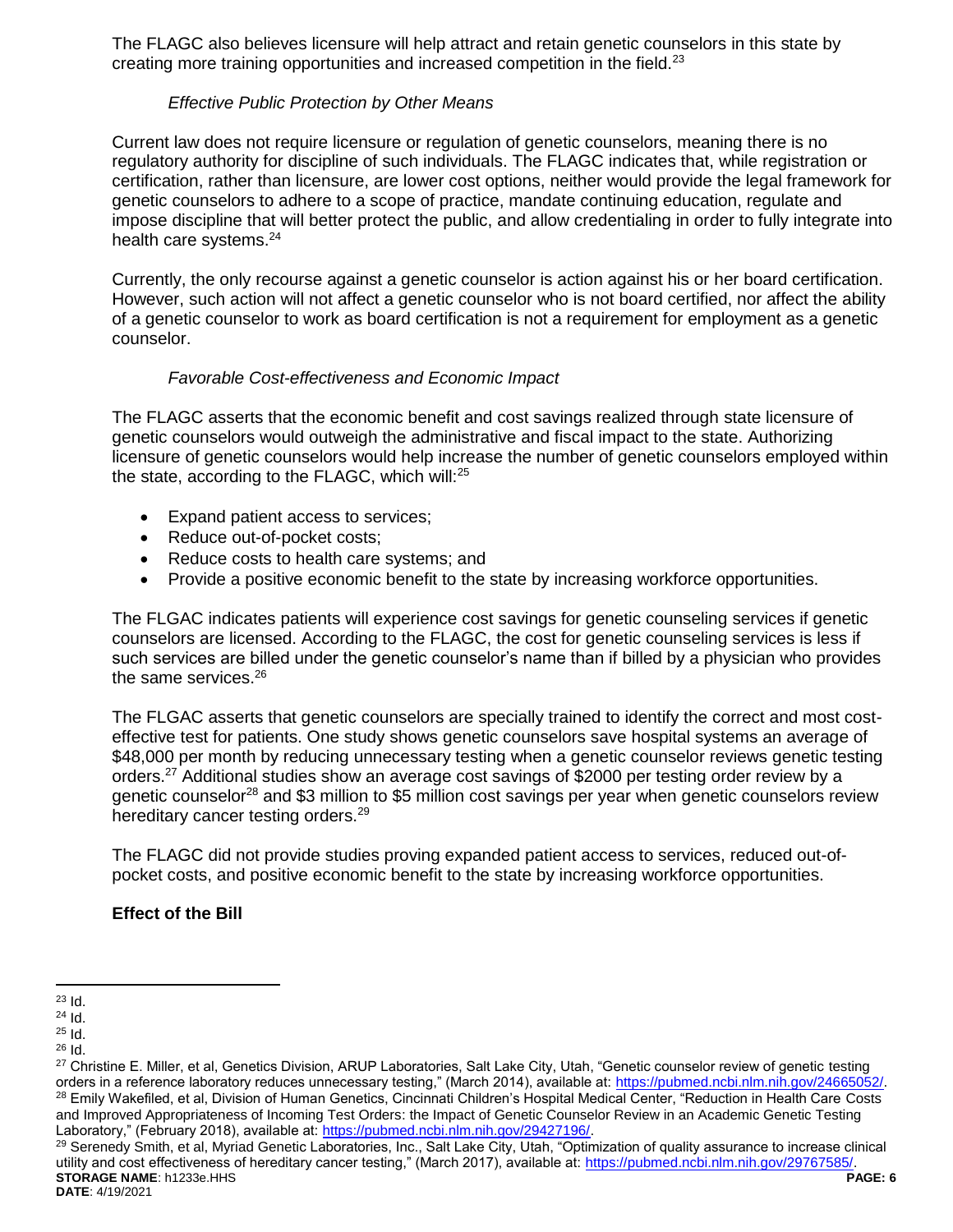CS/CS/HB 1233 creates the "Genetic Counseling Patient Protection Act," adding genetic counselors to the list of health care practitioners requiring licensing and regulation by DOH.

### Scope of Practice

The bill establishes the scope of practice for genetic counselors, which is to advise individuals or families affected by or at risk of genetic disorders. Genetic counselors may advise an individual or a family affected by or at risk of genetic disorders, including:

- Evaluating individual and family medical histories to determine risk for genetic or medical conditions and diseases;
- Discussing health factors and risk management for genetic or medical conditions and diseases with patients;
- Ordering genetic laboratory tests and diagnostic studies;
- Evaluating laboratory test results and diagnostic studies against individual and family medical history to assess risk factors for genetic or medical conditions and diseases;
- Explaining clinical implications of genetic laboratory tests and diagnostic studies results to patients;
- Evaluating the individual or family and providing client centered counseling and guidance;
- Using community resources that provide medical, educational, financial, and psychosocial support and advocacy;
- Providing written documentation of medical, genetic, and counseling information for individuals, families, and health care professionals; and
- Referring individuals to a physician for diagnosis and treatment.

### Licensure

The bill creates requirements for licensure as a genetic counselor and requires DOH to issue a license, valid for two years, to an applicant who:

- Submits an application on a form approved by DOH;
- Is of good moral character;
- Has earned a:
	- o Master's degree from a genetic counseling program or an equivalent program as determined by the ABGC Counseling or its successor or equivalent; or
	- $\circ$  Doctoral degree from a medical genetics program accredited by the American Board of Genetics and Genomics or the Canadian College of Medical Geneticists.
- Passes the examination for certification as:
	- $\circ$  A genetic counselor by the ABGC, the American Board of Genetics and Genomics, or the Canadian Association of Genetic Counselors; or
	- $\circ$  A medical or clinical geneticist by the American Board of Medical Genetics and Genomics or the Canadian College of Medical Geneticists.

The bill authorizes DOH to issue a temporary license for up to two years to applicants who meet all the requirements for licensure, except for the examination requirement if the applicant is eligible to sit for the next available certification examination.

The bill requires DOH to renew the license of a genetic counselor upon receipt of a renewal application. The bill also requires DOH to adopt rules on continuing education requirements consistent with the ABGC.

#### Prohibtions and Penalties

The bill prohibits a person from: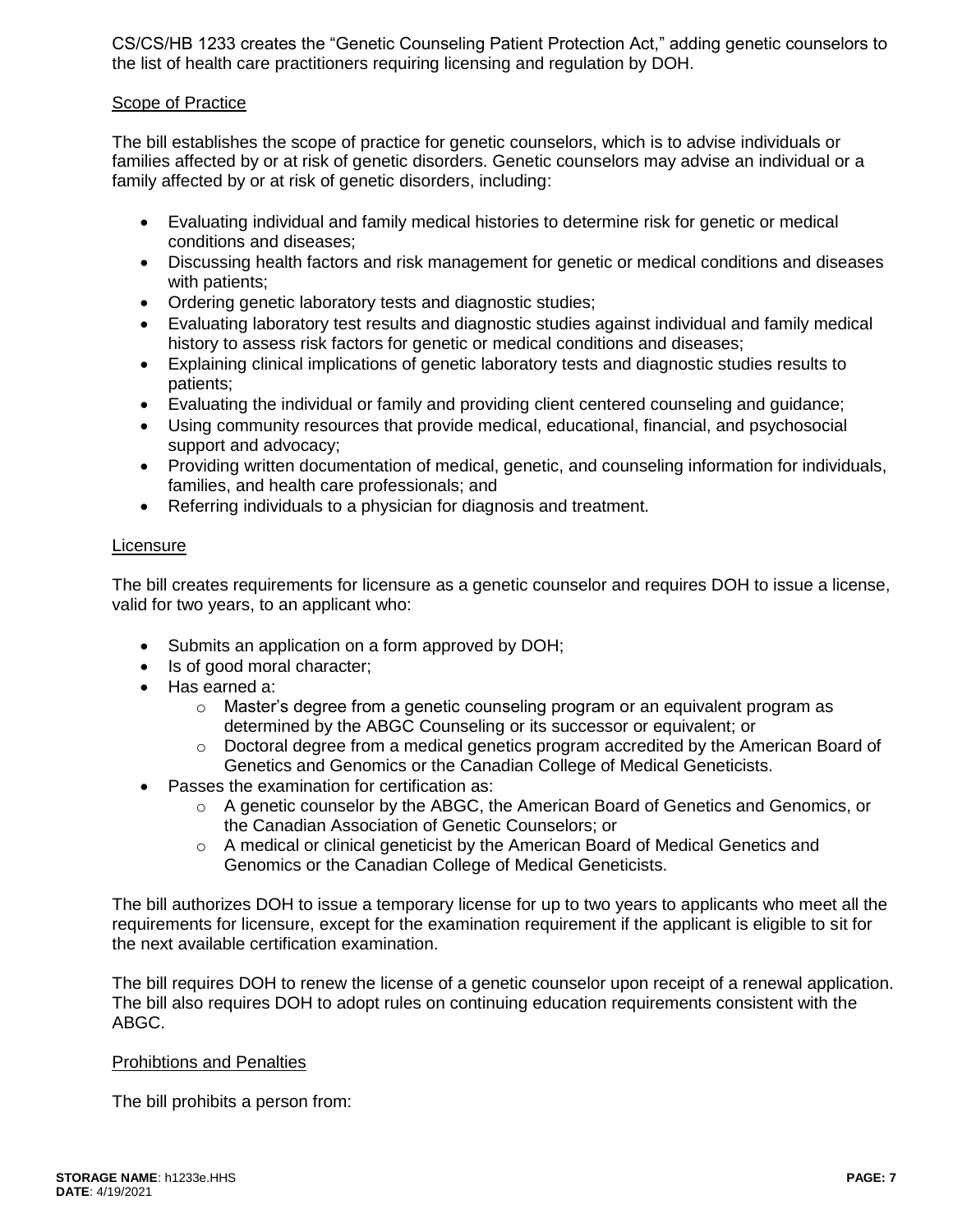- Making a false or fraudulent statement in any application, affidavit, or statement presented to DOH;
- Practicing genetic counseling, holding himself or herself out as a genetic counselor, or providing genetic counseling services without obtaining a license from DOH; and
- Using the title "genetic counselor" or any other title, designation, words, letters, or abbreviations which indicate a person is authorized to practice genetic counseling unless such person holds a valid license or is exempt from such licensure.

The bill makes it a second degree misdemeanor to violate any of the above prohibitions, punishable by a fine of up to \$500 and imprisonment of up to 60 days.

### **Discipline**

The bill authorizes DOH to discipline a genetic counselor, or deny an application for licensure as a genetic counselor, if an applicant or licensee:

- Fraudulently attempts to obtain, obtains, or renews a license as a genetic counselor;
- Has a license revoked, suspended, or otherwise acted against, including licensure denial, in another jurisdiction;
- Is convicted, found quilty of, or pleads no contest to a crime in any jurisdiction that directly related to the practice of genetic counseling, including violations of federal law;
- Makes or files a false report that the licensee knows is false;
- Intentionally or negligently fails to file a report required by state or federal law, or willfully impedes, obstructs, or induces another person to impede or obstruct such filing;
- Knowingly advertises genetic counseling services in a fraudulent, false, deceptive, or misleading manner;
- Violates a DOH-issued disciplinary order or fails to comply with a DOH-issued subpoena;
- Practices with a revoked, suspended, or inactive license;
- Commits gross or repeated malpractice, or fails to deliver genetic counseling services at an acceptable level of care;
- Displays unprofessional conduct, including failure to conform to minimum standards set by the practice act and DOH rule, including:
	- o Practicing beyond the scope of practice of a genetic counselor;
	- $\circ$  Failing to refer a patient to a health care practitioner if the licensed genetic counselor is unwilling or unable to provide services;
	- $\circ$  Failing to maintain confidentiality; and
	- o Financially exploiting the patient or his or her family.
- Violates the genetic counseling practice act.

The bill provides an exemption from licensure as a genetic counselor to active duty commissioned medical officers of the United States Armed Forces or the United States Public Health Service and health care practitioners licensed in this state.

The bill appropriates \$41,535 in recurring funds and \$4,429 in nonrecurring funds from the Medical Quality Assurance Trust Fund to the DOH to fund the costs of regulating genetic counselors. Unlike all other professions and occupations regulated by DOH, the bill does not require an applicant to pay a fee for licensure or licensure renewal. Section 456.025, F.S., states that it is the intent of the legislature that all costs of regulating health care professions will be borne solely by licensees and licensure applicants. That section requires DOH, when setting licensure fees, to set fees that ensure that each profession is self-sustaining; that is, the cost of regulatory functions for one profession should not be subsidized by fees from another profession or by other sources, such as taxpayers.<sup>30</sup>

The bill makes conforming technical and conforming changes.

The bill provides an effective date of July 1, 2021.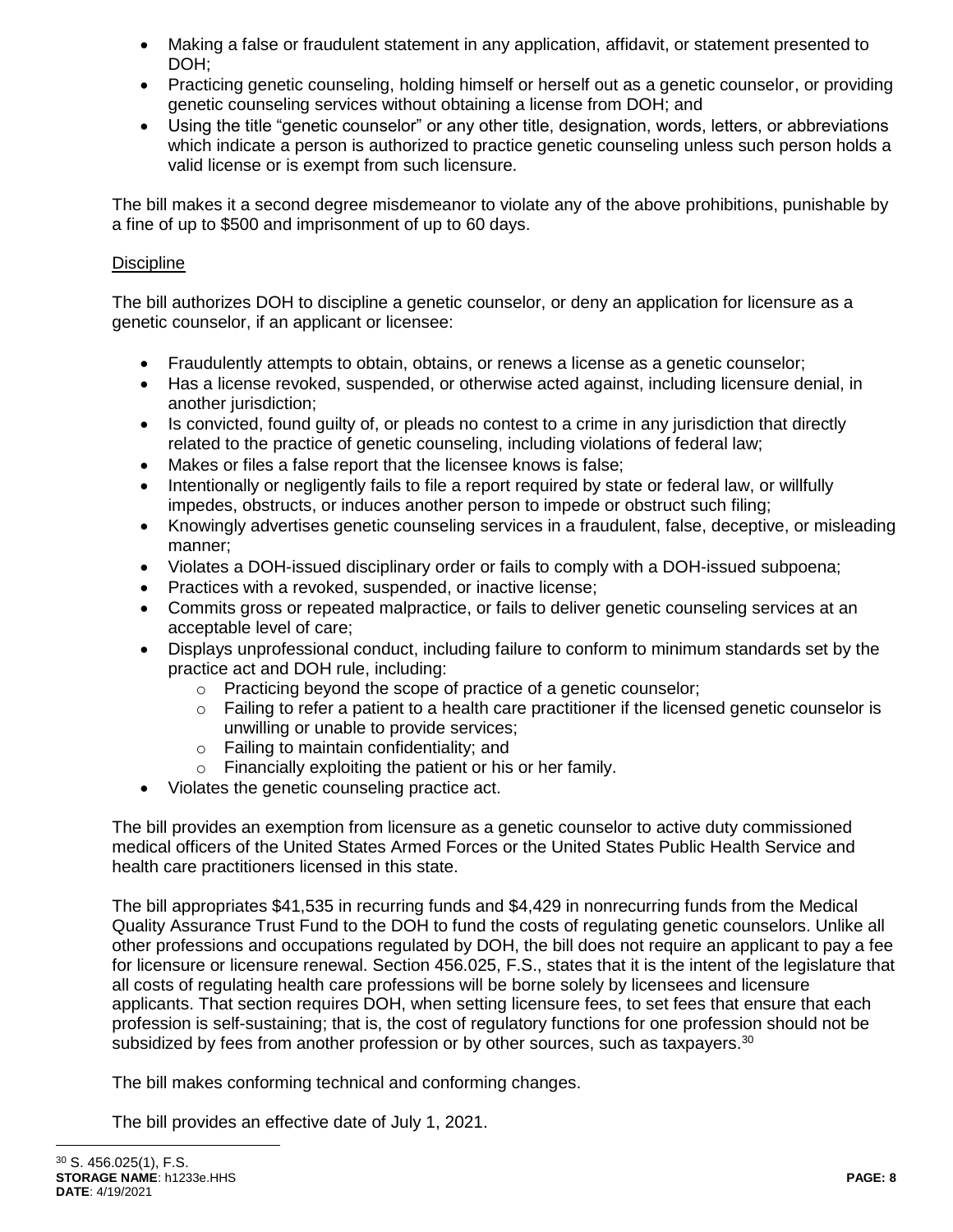### B. SECTION DIRECTORY:

- **Section 1:** Creates Part III of ch. 483, F.S., the "Genetic Counseling Patient Protection Act."
- **Section 2:** Amends s. 456.001, F.S., relating to definitions.
- **Section 3:** Amends s. 20.43, F.S., relating to Department of Health.
- **Section 4:** Provides an appropriation.
- **Section 5:** Provides an effective date of July 1, 2021.

# **II. FISCAL ANALYSIS & ECONOMIC IMPACT STATEMENT**

- A. FISCAL IMPACT ON STATE GOVERNMENT:
	- 1. Revenues:

HB 1235, linked to CS/CS/HB 1233, authorizes an initial application fee of \$25 and an annual renewal fee of \$25 for genetic counselors seeking licensure. The total annual revenue DOH will receive from such fees is approximately \$3,175 based on there being 127 genetic counselors currently practicing in Florida. However, the Health Care Appropriations Subcommittee adopted an amendment to HB 1233 establishing a non-fee-based manner of paying for this regulatory program, so these revenues will not accrue.

2. Expenditures:

DOH will incur costs associated with rulemaking to implement the bill's provisions, developing the licensure application, and updating the LEIDS licensing system. Current resources are adequate to absorb these costs.<sup>31</sup>

DOH will incur costs associated with the regulation and licensure of genetic counselors. The bill appropriates \$41,535 in recurring funds and \$4,429 in nonrecurring funds from the Medical Quality Assurance Trust Fund to the DOH to fund one OPS position. This allows DOH to use licensure fees paid by other professions to pay for regulation of genetic counselors.

- B. FISCAL IMPACT ON LOCAL GOVERNMENTS:
	- 1. Revenues:

None.

2. Expenditures:

None.

**STORAGE NAME**: h1233e.HHS **PAGE: 9 DATE**: 4/19/2021 <sup>31</sup> Department of Health, Agency Analysis of 2021 House Bill 1233 (March 22, 2021).